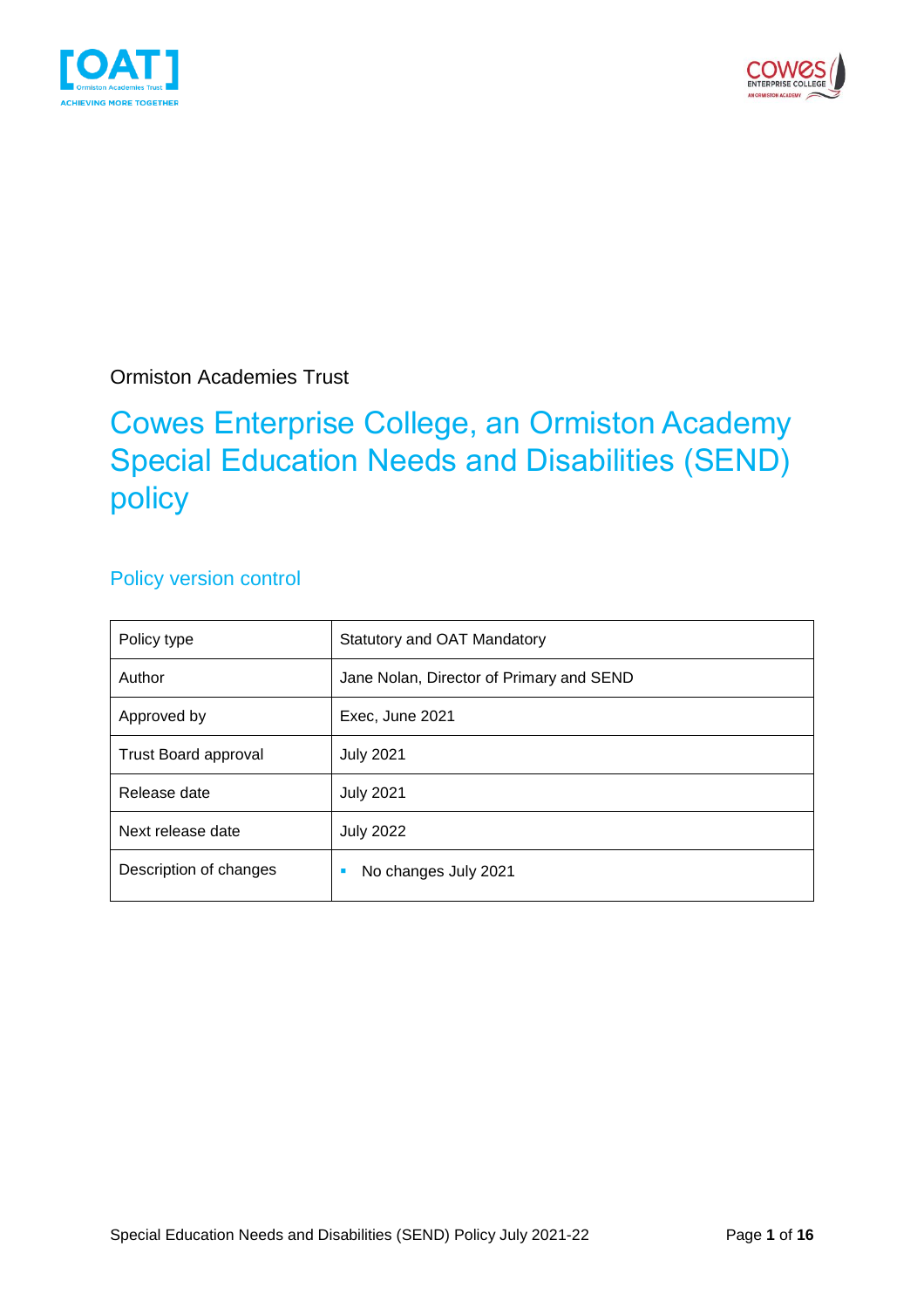



## <span id="page-1-0"></span>Scope of this policy

This is the Ormiston Academies Trust (OAT) SEND policy which complies with all statutory requirements, including those relating to the legislation contained in the Equality Act 2010, the Children and Families Act 2014 and follows the statutory guidance within the [SEND Code of Practice:](https://www.gov.uk/government/publications/send-code-of-practice-0-to-25)  [0 to 25 years \(2014\)](https://www.gov.uk/government/publications/send-code-of-practice-0-to-25)

The Ormiston Academies family comprises primary, secondary and special schools, as well as a number of specialist bases/resourced provisions. This policy is relevant to all types of setting.

In addition to the SEND policy, academies publish further details of their local SEND arrangements on their academy website. This information will always include the SEN Information Report, information on the local offer and the contact details of key staff involved in SEND provision.

<https://www.cowesec.org/students/inclusion/cec-send-offer> Special Educational Needs and Disability (SEND) Contacts and Responsibilities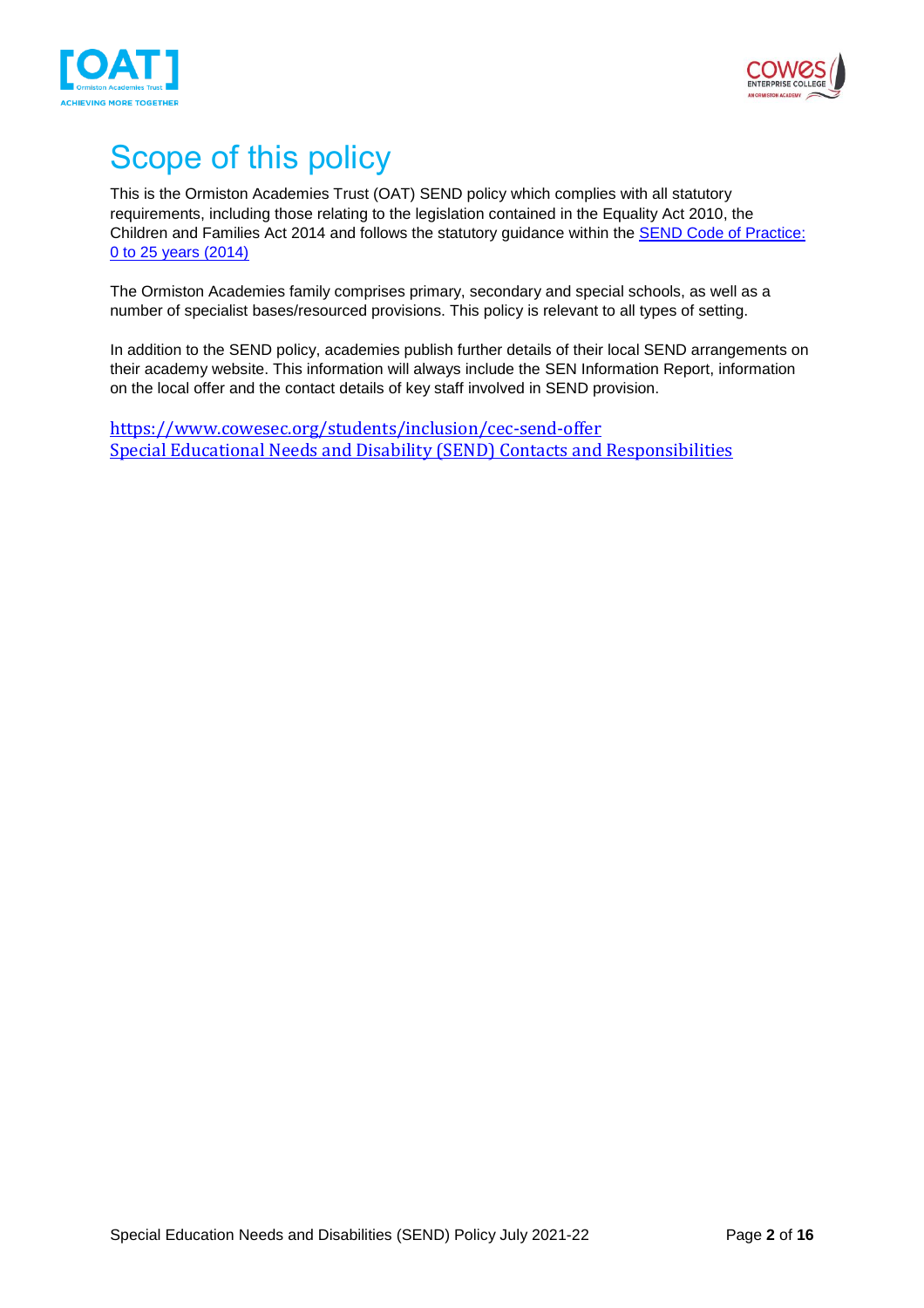



## **Contents**

| 1.  |      |                                                               |  |  |  |
|-----|------|---------------------------------------------------------------|--|--|--|
| 2.  |      |                                                               |  |  |  |
| 3.  |      |                                                               |  |  |  |
|     | 3.4. |                                                               |  |  |  |
| 4.  |      |                                                               |  |  |  |
|     | 4.1. |                                                               |  |  |  |
|     | 4.2. |                                                               |  |  |  |
|     | 4.3. |                                                               |  |  |  |
|     | 4.4. |                                                               |  |  |  |
| 5.  |      |                                                               |  |  |  |
| 6.  |      |                                                               |  |  |  |
| 7.  |      |                                                               |  |  |  |
| 8.  |      | Requesting an Education, Health and Care needs assessment  11 |  |  |  |
| 9.  |      |                                                               |  |  |  |
| 10. |      |                                                               |  |  |  |
| 11. |      |                                                               |  |  |  |
| 12. |      |                                                               |  |  |  |
| 13. |      |                                                               |  |  |  |
| 14. |      |                                                               |  |  |  |
| 15. |      |                                                               |  |  |  |
| 16. |      |                                                               |  |  |  |
| 17. |      |                                                               |  |  |  |
| 18. |      |                                                               |  |  |  |
|     |      |                                                               |  |  |  |
|     |      |                                                               |  |  |  |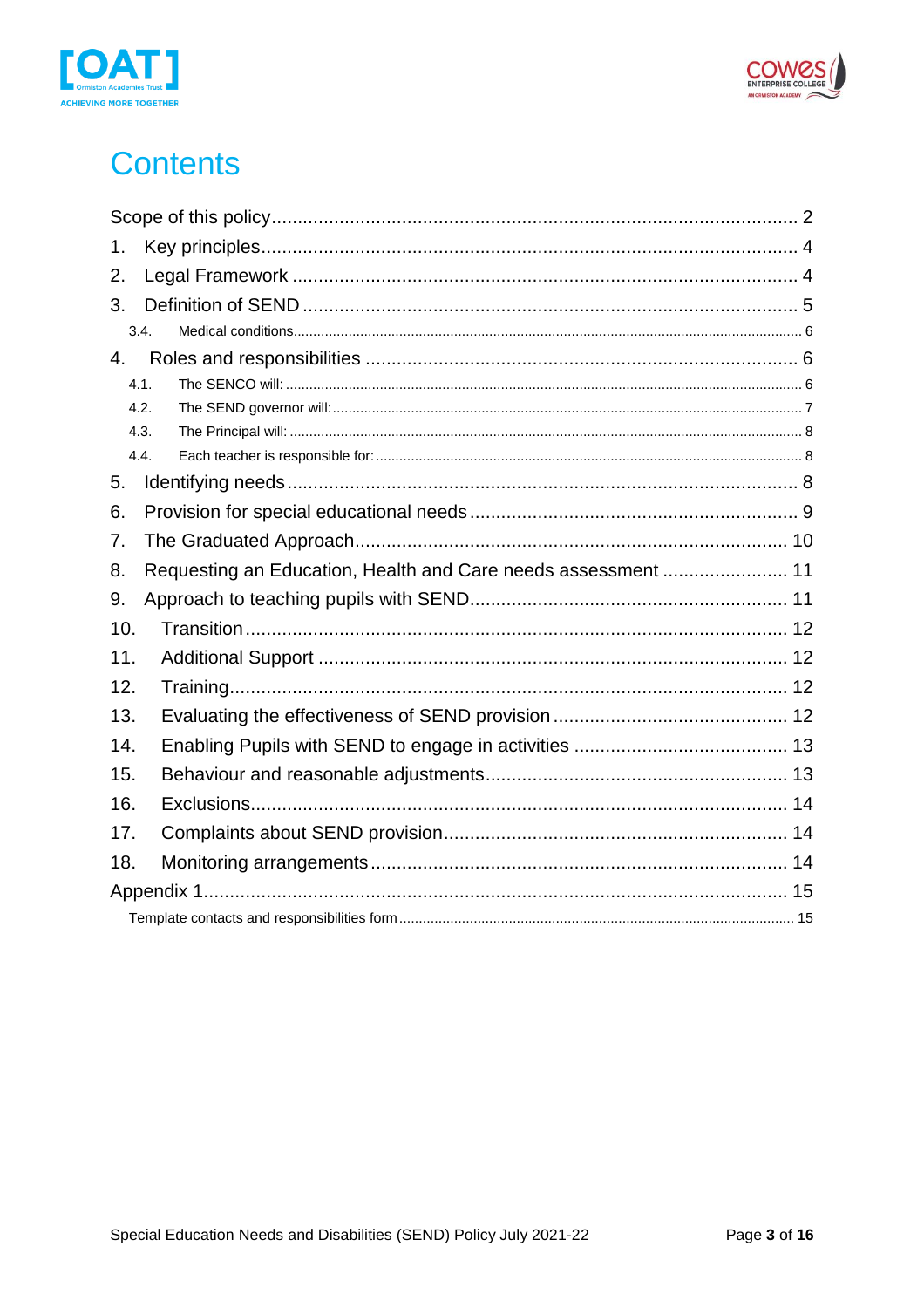



# <span id="page-3-0"></span>1. Key principles

1.1. OAT is a values-led organisation and one of its four key values is to 'be inclusive'. Inclusivity is



- 1.2. Five key principles underpin OAT's approach to inclusion and provision for pupils with SEND:
	- 1.2.1. SEND is a whole school responsibility requiring everyone in school to work together to make sure that a child/young person with SEND gets the support they need
	- 1.2.2. All academies are inclusive and will make sure that they include pupils with SEND in all aspects of academy life
	- 1.2.3. Collaborations and partnerships between home and school are key to successful outcomes
	- 1.2.4. Pupils' views, needs and interests will always be considered when making decisions
	- 1.2.5. OAT academies will always seek to identify pupils' needs as early as possible and provide high quality support working in partnership with parent/carers, and outside agencies when needed

*'Inclusion and participation are essential to human dignity and to the enjoyment and exercise of human rights.'*

(*The Salamanca Statement and Framework for Action on Special Education Needs*, 1994)

### <span id="page-3-1"></span>2. Legal Framework

2.1. This policy has due regard to legislation, including, but not limited to, the following: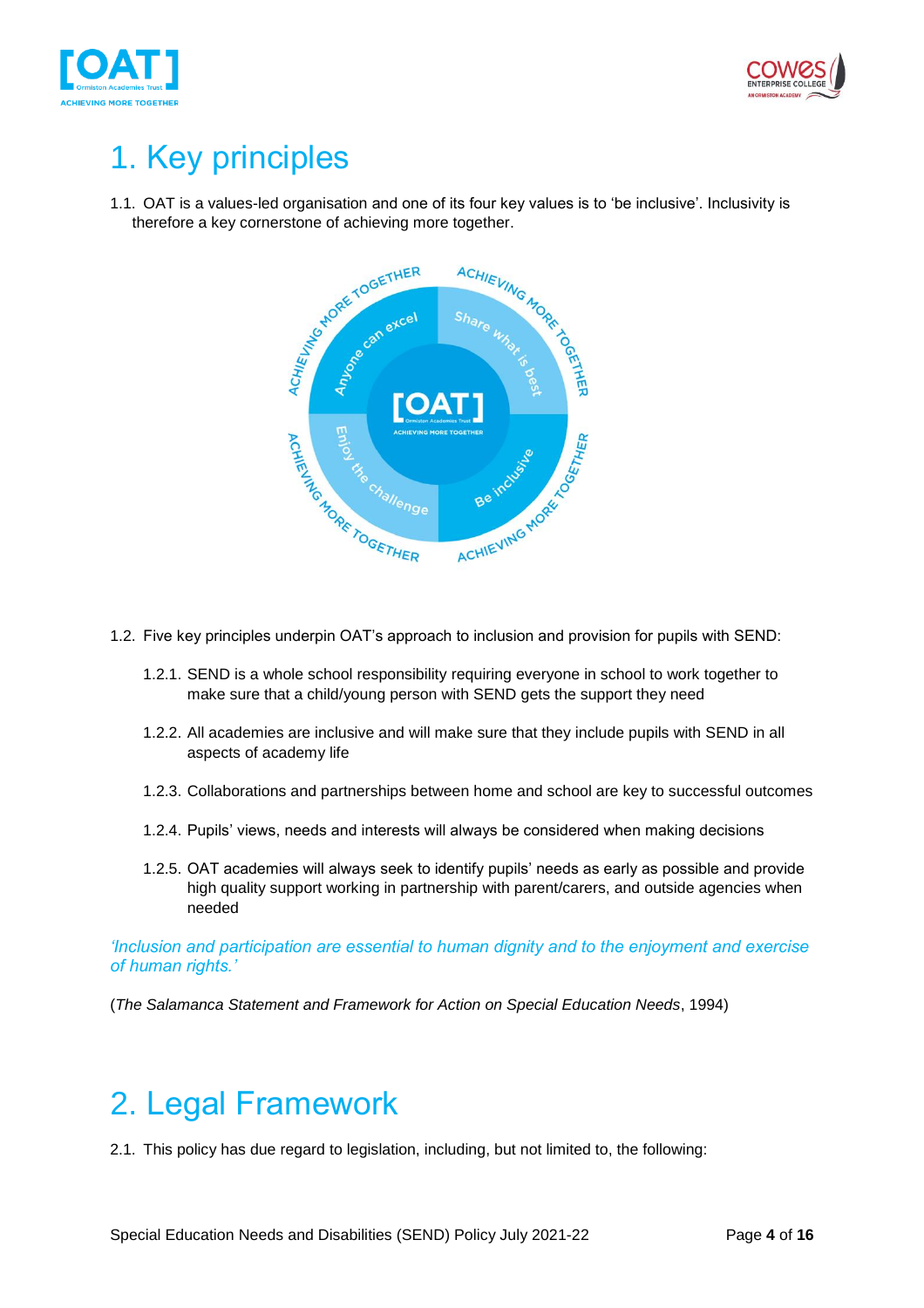



- Children and Families Act 2014
- **E** Health and Social Care Act 2012
- **E** Equality Act 2010
- **Equality Act 2010 (Disability) Regulations 2010**
- Education Act 1996
- Education Act 2002
- Mental Capacity Act 2005
- Children Act 1989
- Special Educational Needs and Disability (Amendment) Regulations 2015
- Special Educational Needs (Personal Budgets) Regulations 2014
- Special Educational Needs and Disability (Detained Persons) Regulations 2015
- Local Government Act 1974
- Disabled Persons (Services, Consultation and Representation) Act 1986
- 2.2. This policy also has due regard to statutory and non-statutory guidance, including, but not limited to, the following:
- DfE (2015) 'Special educational needs and disability code of practice: 0 to 25 years'
- DfE (2015) updated 16 August 2017 'Supporting students at academy with medical conditions'
- DfE (2016) updated 2 April 2020 'Keeping children safe in education'
- DfE (2015) updated 21 February 2019 'Working together to safeguard children'
- DfE (2014) updated 19 September 2019 'Academy admissions code'

## <span id="page-4-0"></span>3. Definition of SEND

- 3.1. A pupil has a SEN where their learning difficulty calls for special educational provision, namely provision different from or additional to that normally available to pupils of the same age. For example, a pupil may have:
- A significantly greater difficulty in learning than the majority of others of the same age, or
- **•** A disability which prevents or hinders them from making use of facilities of a kind generally provided for others of the same age in mainstream schools
- 3.2. The Equality Act 2010 states that a pupil has a disability if they have:
	- 3.2.1. A physical or mental impairment which has a long term and substantial adverse effect on their ability to carry out normal day to day activities
		- Physical or mental impairment includes sensory impairments, such as those affecting sight or hearing
		- 'Long term' means that the impairment is likely to last for the rest of a person's life or has lasted at least 12 months or the total period for which it lasts is likely to be at least 12 months
		- 'Substantial' means more than minor or trivial
- 3.3. There are four broad areas of need outlined in the SEND Code of Practice. Pupils may have needs that overlap one or more areas and detailed assessments should ensure all needs have been identified. The broad areas of need are: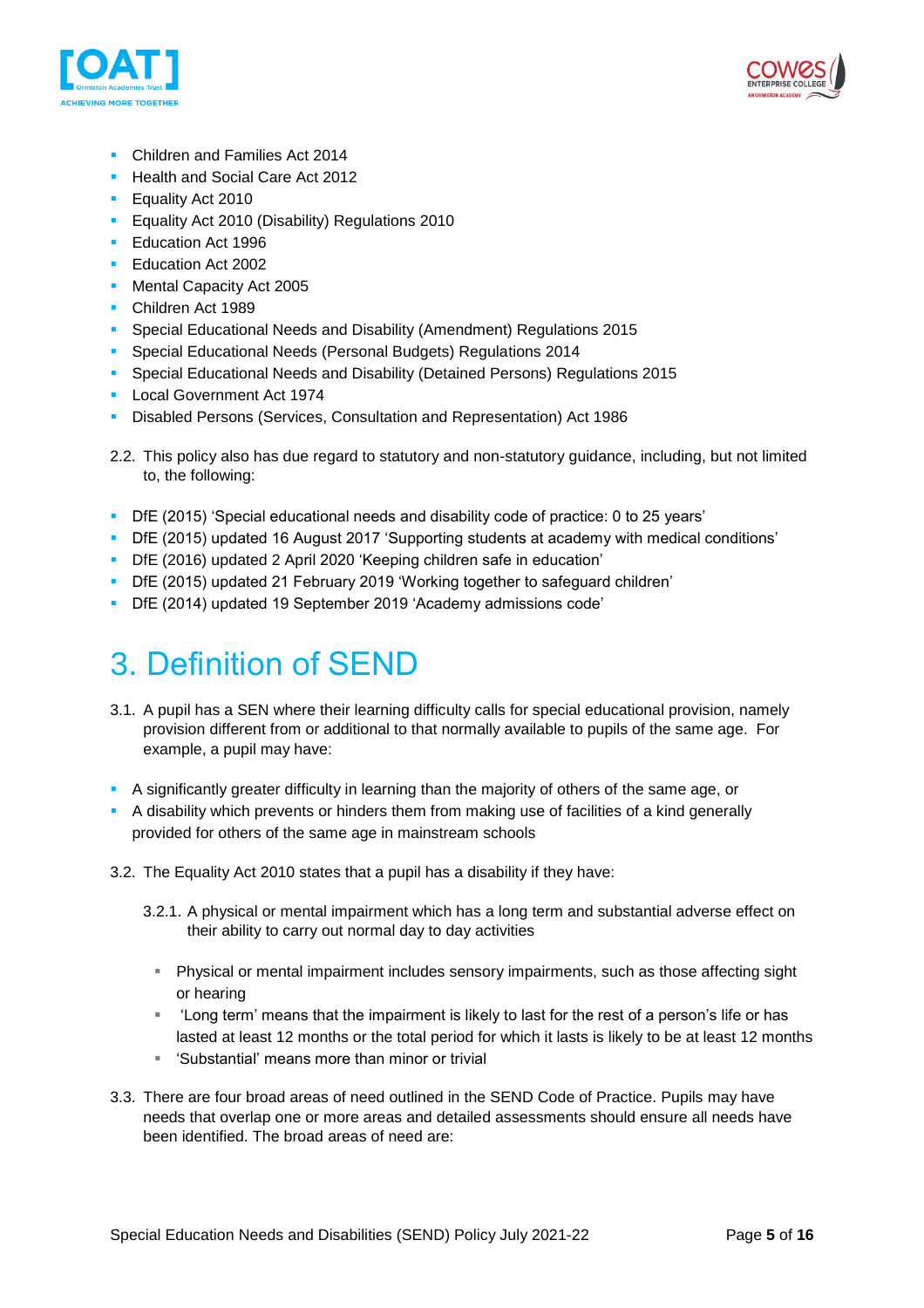



- 3.3.1. **Communication and Interaction**: this can include speech, language and communication needs and autism spectrum difficulties
- 3.3.2. **Cognition and Learning**: this can include moderate, severe and profound and multiple learning difficulties and specific learning difficulties such as dyslexia, dyscalculia and dyspraxia
- 3.3.3. **Social, Emotional and Mental Health Difficulties**: this can include behaviours that reflect underlying mental health difficulties such as anxiety, depression or eating disorders. It also includes other disorders such as attention deficit hyperactivity disorder or attachment disorder.
- 3.3.4. **Sensory and/or Physical Needs:** this can include visual, hearing or multi-sensory impairment and physical disabilities.

#### <span id="page-5-0"></span>3.4. Medical conditions

3.4.1. All academies will make arrangements to support pupils with medical conditions. Individual healthcare plans will specify the type and level of support required to meet the medical needs of such pupils. If a pupil has a medical condition and SEN, their provision will be planned and delivered in a coordinated way with the healthcare plan. <https://www.cowesec.org/our-academy/policies/statutory-policies>

Slow progress and low attainment do not necessarily mean that a pupil has SEN and equally, it should not be assumed that attainment in line with chronological age means that there is no learning difficulty or disability.

Persistent disruptive or withdrawn behaviours do not necessarily mean that a pupil has SEN. Assessments should be used to determine whether there are undiagnosed learning difficulties, health/medical conditions or whether causal factors such as domestic circumstances are contributing to the presenting behaviour.

<span id="page-5-1"></span>enting antigreems presenting solutions.<br>Difficulties related solely to limitations in English, from pupils whose first language is not English, **Special Educational Needs Coordinator (SENCO)**

a qualified teacher and, where they have not previously been the SENCO at that or any other *The SENCO must be a qualified teacher working at the school. A newly appointed SENCO must be relevant school for a total period of more than twelve months, they must achieve a National Award in Special Educational Needs Coordination within three years of appointment.* 

SEND Code of practice (6.85)

#### <span id="page-5-2"></span>4.1. The SENCO will:

- 4.1.1. Work with and be supported by the Principal or appropriate member of the senior leadership team and SEND governor to determine the strategic development of the SEND policy and provision in the academy in order to raise the achievements of pupils with SEND
- 4.1.2. Have day-to-day responsibility for the operation of the SEND policy and the co-ordination of specific provision made to support individual pupils with SEND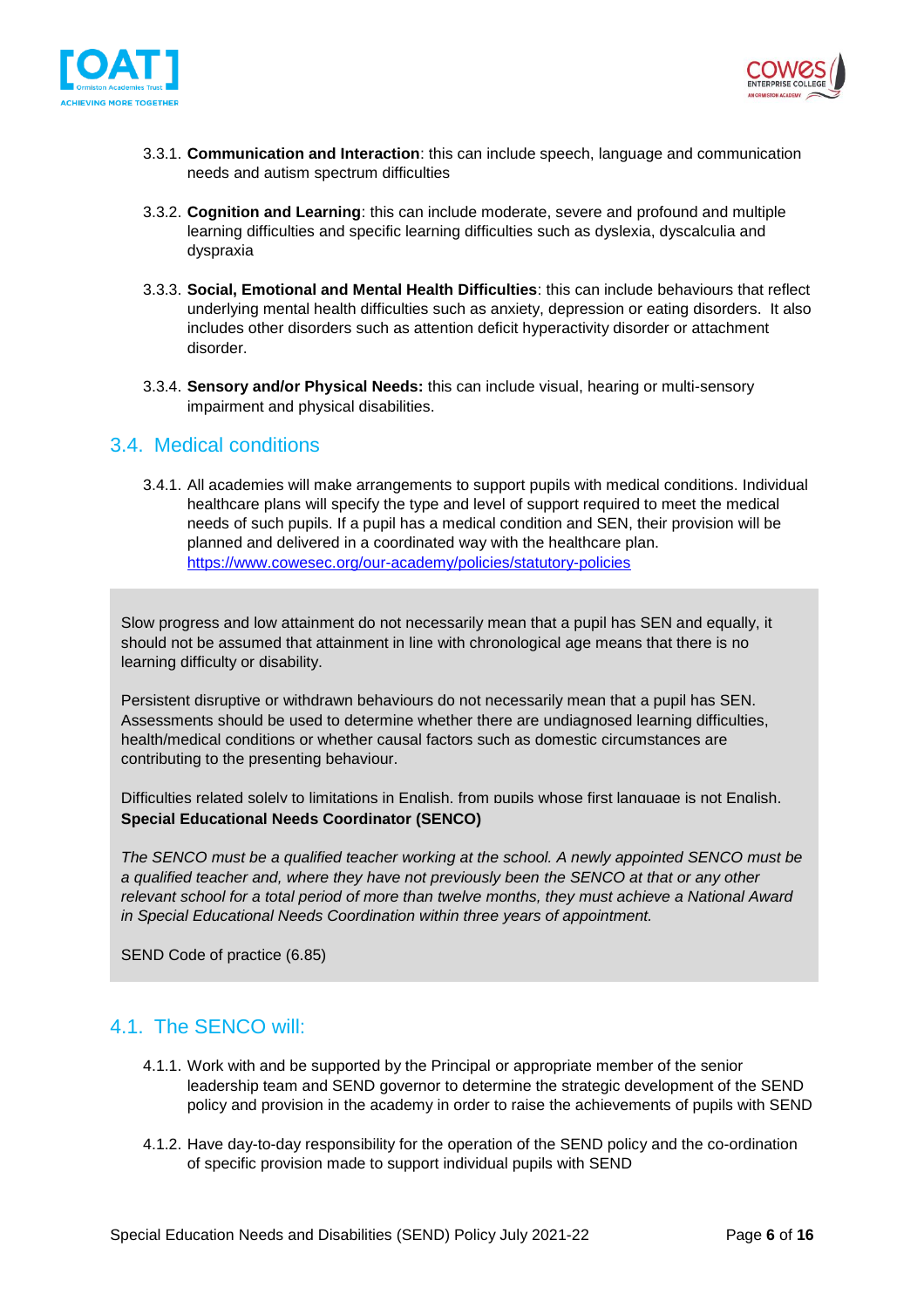



- 4.1.3. Liaise with the relevant Designated Teacher where a looked after pupil has SEND
- 4.1.4. Provide professional guidance to colleagues and work with staff, parent/carers, and other agencies to ensure pupils with SEND receive effective support and high-quality teaching
- 4.1.5. Advise on the graduated approach (Assess, Plan, Do, Review) to providing SEND support
- 4.1.6. Advise on the deployment of the academy's delegated budget and other resources to meet pupils' needs effectively and efficiently
- 4.1.7. Liaise with early years providers, other schools, educational psychologists, health and social care professionals, and independent or voluntary bodies
- 4.1.8. Work with the Principal and governing board to ensure that the academy meets its responsibilities under the Equality Act 2010 with regard to reasonable adjustments and access arrangements
- 4.1.9. Ensure the academy keeps the records of all pupils with SEND up to date and in line with current GDPR policies and shares information if a pupil transfers to another school or education institution
- 4.1.10. Liaise with potential next providers of education to ensure a pupil and their parent/carers are informed about options and a smooth transition is planned
- 4.1.11. Monitor the effectiveness of any special educational provision made and when appropriate secure additional services and provision
- 4.1.12. Liaise regularly with parent/carers, external agencies and the local authority to provide information on pupils' needs, provision and outcomes
- 4.1.13. Prepare and review information required by law to be published in relation to special educational needs provision

#### <span id="page-6-0"></span>4.2. The SEND governor will:

- 4.2.1. Ensure that leaders are ambitious for all pupils with SEND
- 4.2.2. Work with the Principal and SENCO to determine the strategic development of the SEND policy and provision in the school
- 4.2.3. Monitor the quality and effectiveness of SEND provision within the academy and provide regular reports to the governing body
- 4.2.4. Raise awareness of SEND issues at governing board meetings
- 4.2.5. Ensure the SENCO has sufficient time and support to fulfil their role and responsibilities
- 4.2.6. Help to review the academy's SEN information report and provision for pupils with SEND
- 4.2.7. Ensure that the academy's website reflects OAT's values of inclusion and publishes an annually updated SEN Information Report and information on the local offer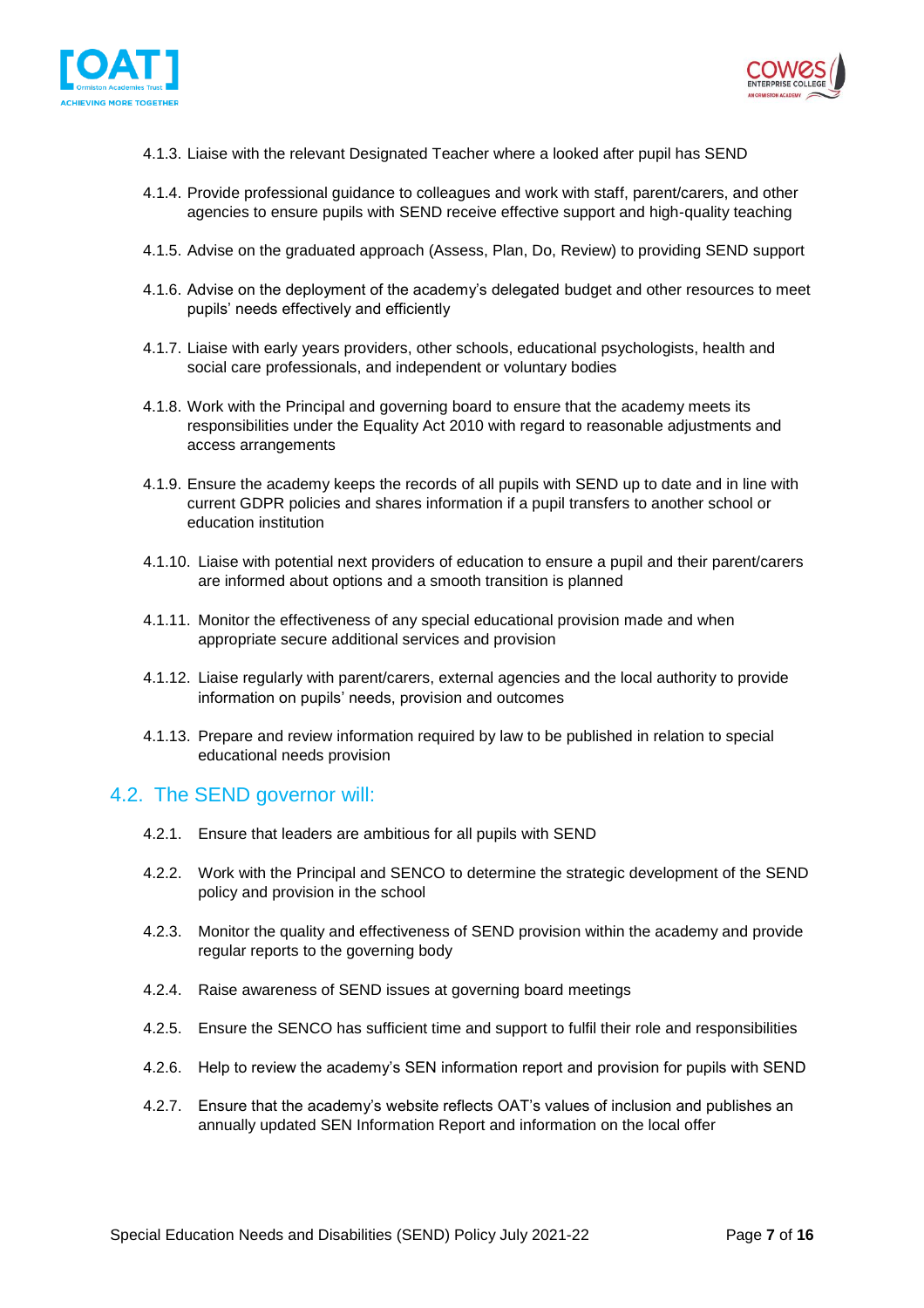



#### <span id="page-7-0"></span>4.3. The Principal will:

- 4.3.1. Ensure that all staff are ambitious for all pupils with SEND
- 4.3.2. Ensure that pupils with SEND are included in all aspects of academy life
- 4.3.3. Work with the SENCO and SEND governor to determine the strategic development of the SEND policy and provision in the school
- 4.3.4. Have overall responsibility for the provision and progress of pupils with SEND

#### <span id="page-7-1"></span>4.4. Each teacher is responsible for:

- 4.4.1. Setting ambitious but achievable academic expectations and supporting pupils to achieve positive outcomes
- 4.4.2. Delivering high quality teaching and adapting the curriculum so that it is coherently sequenced to meet all pupils' needs, starting points and aspirations for the future.
- 4.4.3. The progress and development of every pupil in their class, including where pupils access support from teaching assistants or specialist staff
- 4.4.4. Working closely with any additional adults within the setting to assess, plan, do and review support and intervention for each pupil with SEND in their class
- 4.4.5. Working in partnership with parent/carers, health professionals, therapists, social workers and other providers or agencies to secure the best outcomes for pupils
- 4.4.6. Working with the SENCO to review each pupil's progress and development and decide on any changes to provision
- <span id="page-7-2"></span>4.4.7. Assessing the learning and development of pupils in line with academy policy

## 5. Identifying needs

- 5.1. All academies will seek to identify a pupil's needs at the earliest opportunity. Each pupil's current skills and levels of attainment will be assessed on entry, building on information from the home, previous settings and Key Stages, where appropriate. Teachers will also make regular assessments of the progress of all pupils and identify those who need additional support or adjustments. Teachers, together with the academy's SENCO, may consider the following:
	- 5.1.1. Is a pupil's progress significantly slower than that of their peers starting from the same baseline?
	- 5.1.2. Does a pupil fail to match or better their previous rate of progress?
	- 5.1.3. Is a pupil failing to close the attainment gap between themselves and their peers?
	- 5.1.4. Is the attainment gap widening?
	- 5.1.5. Does the pupil have a disability under the Equality Act 2010 that may require reasonable adjustments to be made?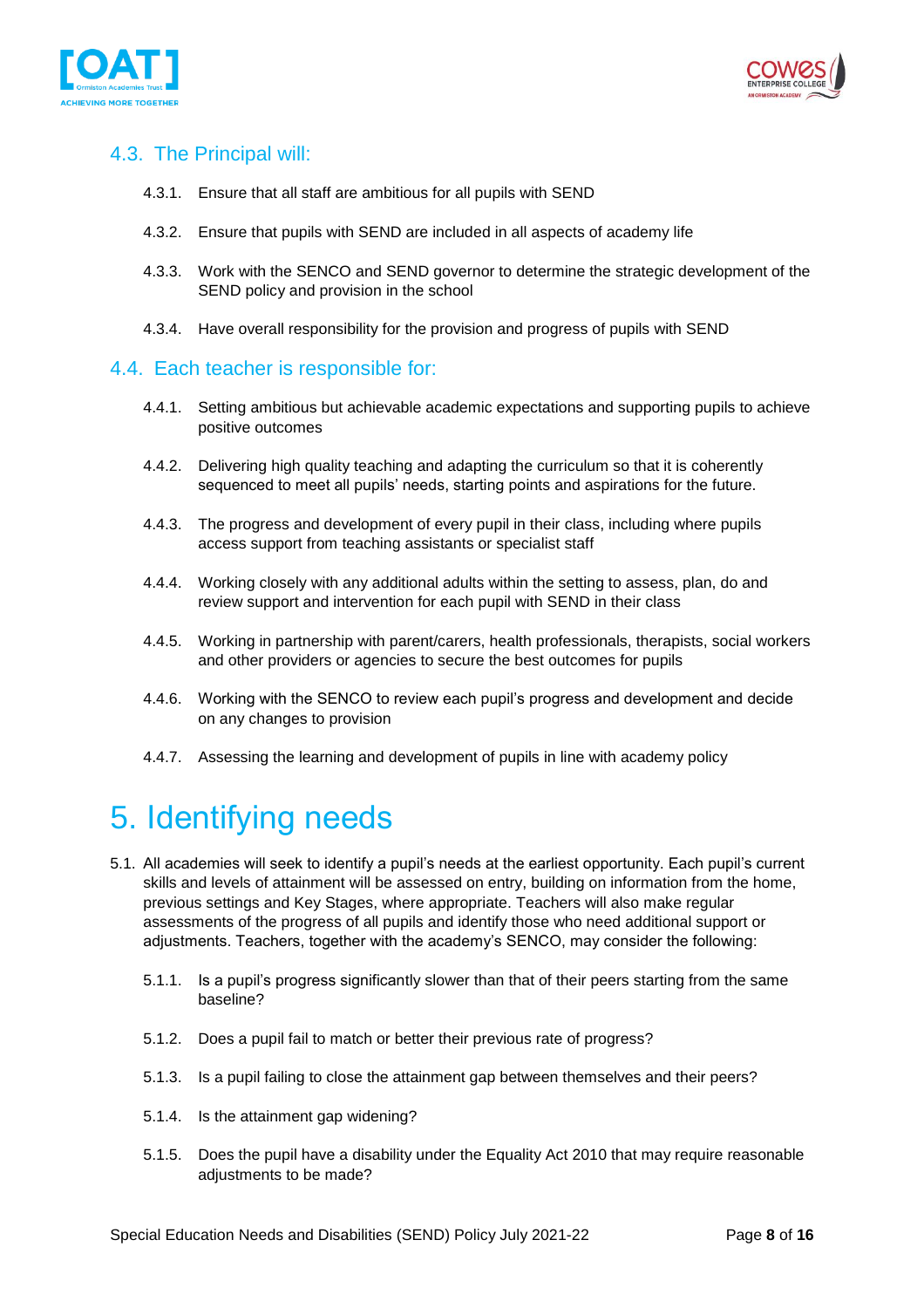



- 5.1.6. Does the pupil lack progress with wider development or social needs?
- 5.2. If a pupil is not making expected progress, high quality teaching should be used to target any areas of weakness. If difficulties persist, relevant teaching staff together with the SENCO should assess whether the pupil has SEN.

*'All those who work with children and young people should be alert to emerging difficulties and respond early. In particular, parent/carers know their children best and it is important that all professionals listen and understand when parent/carers express concerns about their child's development. They should also listen to and address any concerns raised by children and young people themselves.'* 

SEND Code of Practice (6.20)

- 5.3. Academy staff will work with the SENCO to consider all information about a pupil's progress and any information gathered from high quality and accurate assessment tools or materials. SENCOs may also need to ask for more detailed assessments to be carried out by external agencies and professionals.
- 5.4. An early discussion will be held with the pupil and their parent/carers when identifying whether they need special educational provision. These conversations will ensure that:
- **Exeryone develops a good understanding of the pupil's areas of strength and difficulty**
- **•** The parent/carers' and pupils' views are considered
- **Exeryone understands the agreed outcomes sought for the pupil**
- **Everyone is clear on what the next steps are**
- 5.5. Notes of these early discussions will be added to the pupil's record and given to their parent/carers.
- 5.6. Where it is decided that a pupil does have SEN, this will be recorded in a pupil's records and the pupil's parent/carers will be formally informed that special educational provision is being made. A clear date for reviewing progress will be agreed and the parent/carers, pupil and teaching staff will be clear about how they will help a pupil to achieve agreed outcomes.

## <span id="page-8-0"></span>6. Provision for special educational needs

6.1. Where a pupil is identified as having SEN, all academies will take action to remove barriers to learning and put effective special educational provision in place. When deciding whether additional support or provision is required, the process will start with the desired outcomes, including expected progress and attainment, and the views and the wishes of the pupil and their parent/carers. SENCOs will use this to determine the support that is needed and whether it can be provided by adapting the core offer, or whether something different or additional is needed. If different or additional provision is required, all academies will follow the graduated approach.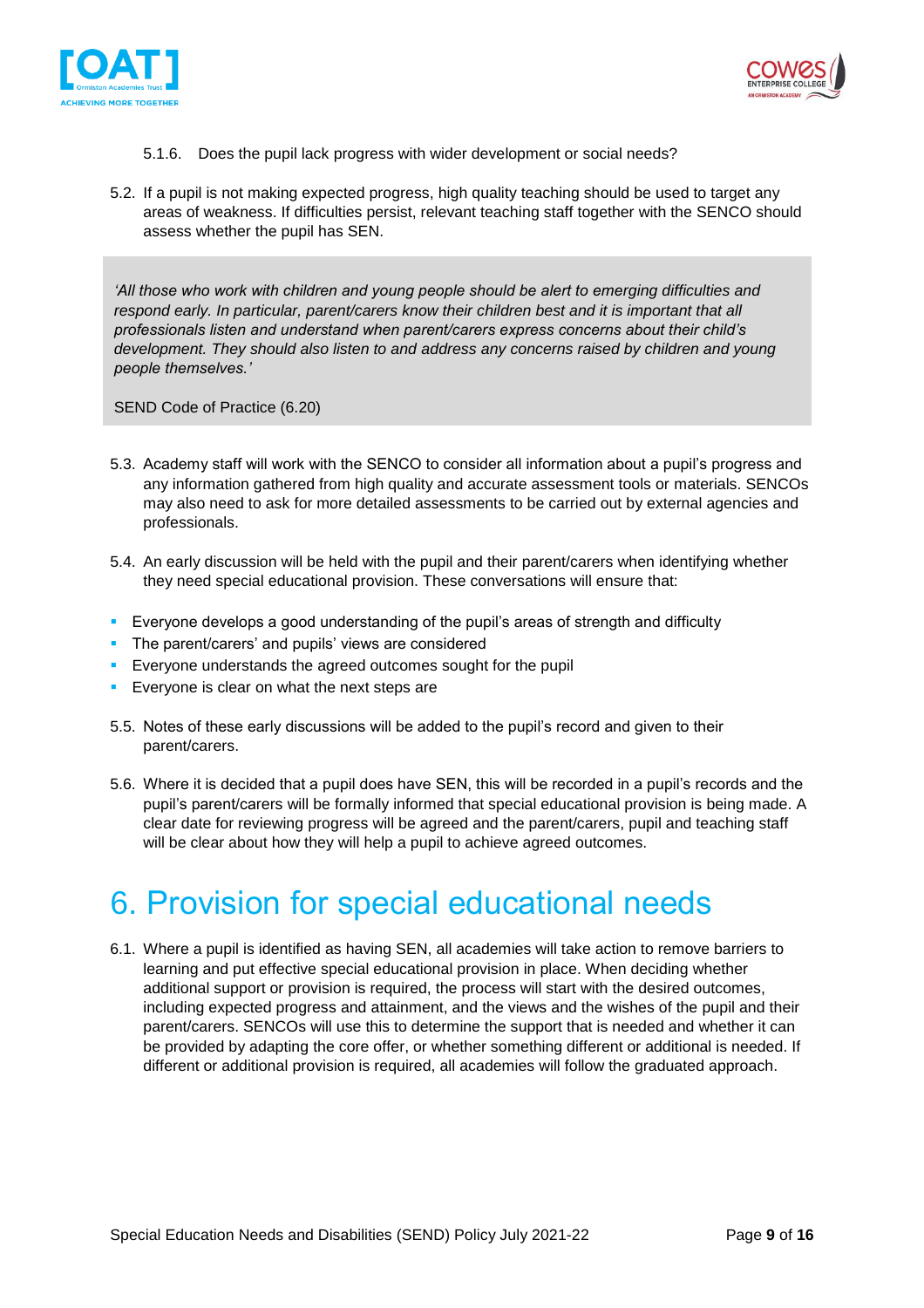



## <span id="page-9-0"></span>7. The Graduated Approach

- 7.1. As outlined in the SEND Code of Practice (6.45-6.56), all academies will follow a four-part cycle of assess, plan, do, review which is known as the 'graduated approach'.
- 7.2. **Assess**: A clear analysis of pupil's needs will be carried out. Regular assessment of a pupil's progress and development will be carefully tracked and compared to their peers and national expectations if appropriate. Assessments will include the views and experiences of parent/carers and the pupil and if relevant, assessment and advice from external support services.
- Assessments will be reviewed regularly to ensure interventions are matched to need, barriers to learning are identified and overcome and support is effective.
- 7.3. **Plan:** Where SEND support is required the SENCO with the support of relevant staff will put together a plan outlining the provision to be put in place for the pupil as well as the expected impact on progress and outcomes. This will be done in partnership with the pupil and parent/carers and all staff who work with the pupil will be made aware of the plan and the outcomes sought.
- 7.4. **Do:** The class or subject teacher is responsible for working with the pupil on a daily basis. The teacher will also liaise closely with any teaching assistants or specialists who provide support set out in the plan and monitor the progress being made. The SENCO will provide support and guidance for the teacher.
- 7.5. **Review:** The impact of the plan will be reviewed at least each term (three times a year) by the teacher, SENCO, parent/carers and pupil. This will inform the planning of next steps and feedback into the analysis of a pupil's needs.

Academies will record information at all stages of the graduated response and ensure that parent/carers are made fully aware of assessments, planned support and interventions and are given clear information about the impact of the support and interventions provided.

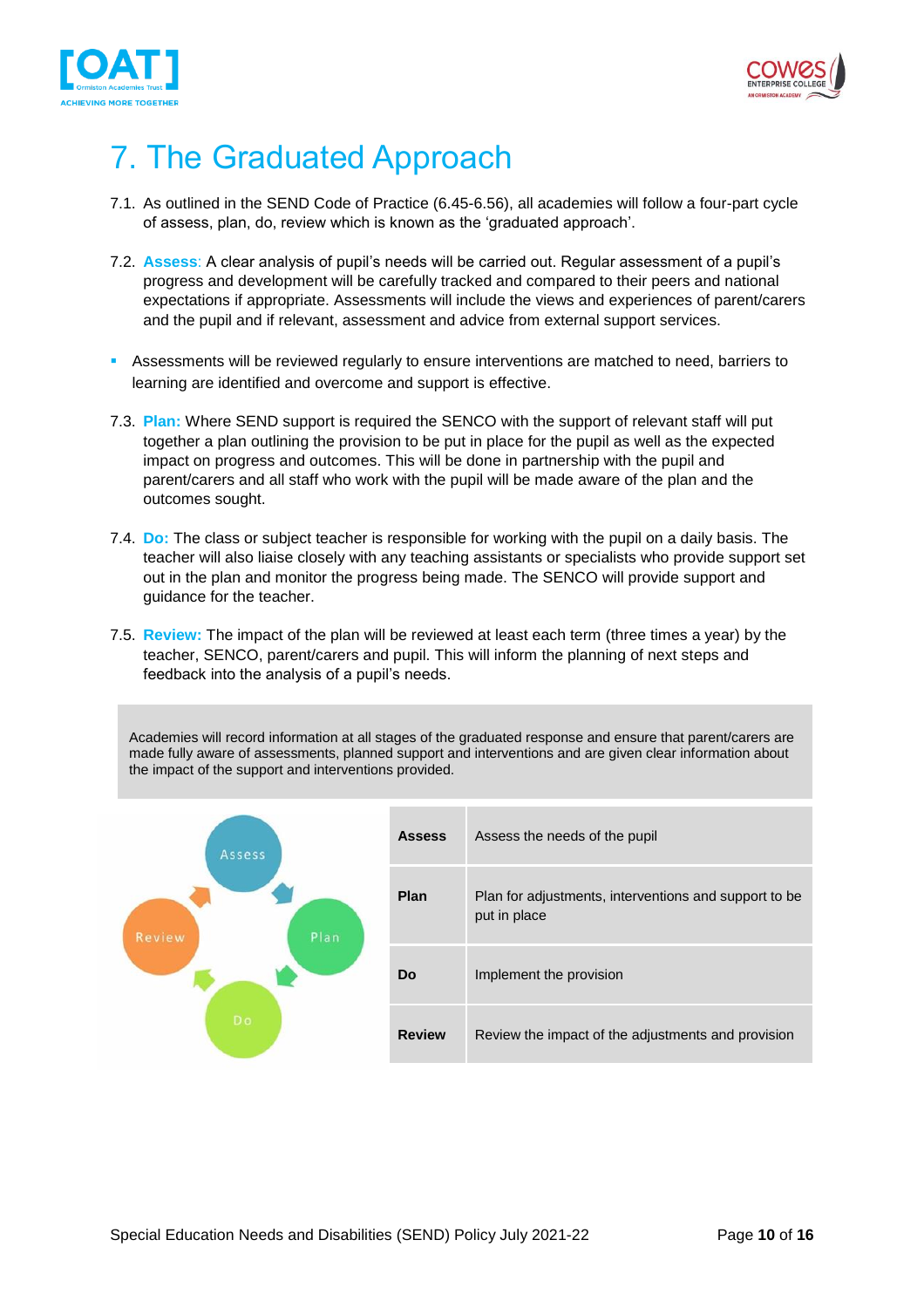

.



### <span id="page-10-0"></span>8.Requesting an Education, Health and Care needs assessment

- 8.1. The first stage of additional or different support is called SEN Support. If, under SEN Support, a pupil has still not made expected progress, the academy and/or parent/carers may consider requesting an Education, Health and Care (EHC) needs assessment.
- 8.2. A parent/carer can make a request for an EHC needs assessment directly to the local authority. However, where possible, this should be with the knowledge and support of the academy. Similarly, where a request is made by the academy, this should be done with the knowledge and, where possible, agreement of the child's parent/carer or the young person.
- 8.3. A local authority **must** conduct an assessment of EHC needs when it considers that it **may** be necessary for special educational provision to be made for the child and young person in accordance with an EHC plan.
- 8.4. Further information on EHC needs assessments and plans can be found at Section 9 of the SEND Code of Practice.

## <span id="page-10-1"></span>9. Approach to teaching pupils with SEND

- 9.1. Teachers are responsible and accountable for the progress and development of all the pupils in their class. High quality teaching is always the first step in responding to pupils who have SEND. Academies will employ a variety of strategies to support the needs of pupils with SEND. These may include the following adaptations:
	- 9.1.1. Differentiating how pupils are taught by, for example, giving longer processing times, preteaching of key vocabulary, reading instructions aloud, using 'phased learning' or interleaving (short bursts of learning and over-learning)
	- 9.1.2. Adapting resources by, for example, providing writing frames or concrete maths resources known as manipulatives
	- 9.1.3. Using recommended aids, such as laptops, visual timetables, larger font or spell checkers
	- 9.1.4. Providing small group or 1 to 1 interventions to focus on key skills

Any differentiation should be delivered in a way that, as far as possible, minimises the appearance of difference and maximises participation in class alongside a pupil's peers. Any removal from a pupil's regular class or peers for individually tailored intervention should be considered carefully and the benefits weighed against potential feelings of difference and isolation. Academies must also consider what parts of the curriculum are missed in order to deliver intervention and plan for appropriate 'catch up'.

9.2. Sometimes a pupil may benefit from the support of a teaching assistant or learning mentor. Teachers will ensure that this support focuses on developing a pupil's learning and independence rather than on task completion. Teachers will also monitor the level of support delivered and intervene at an early stage if there is a risk of over reliance or inappropriate dependency.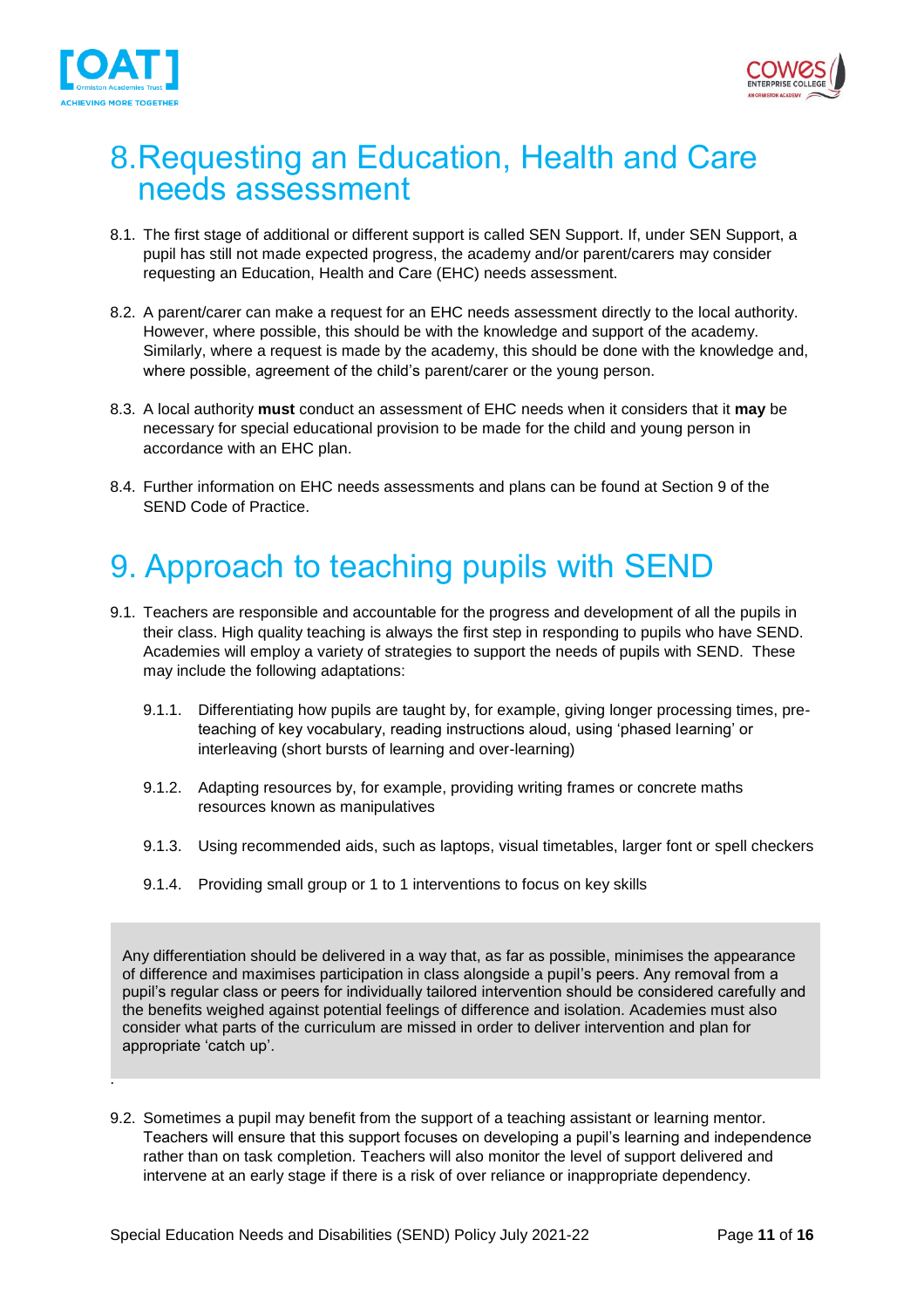



9.3. Further details on teaching pupils with SEND can be found in an academy's SEN Information Report on each academy website.

## <span id="page-11-0"></span>10. Transition

10.1. SEN support will include planning and preparation for the transitions between phases of education and preparation for adult life. All academies will agree with parent/carers and pupils the information to be shared as part of this process.

## <span id="page-11-1"></span>11. Additional Support

11.1. Academies may involve specialists to advise them on early identification of SEN and effective support and interventions. This could include educational psychologists, Child and Adolescent Mental Health Services (CAMHS), the school nursing service, specialist teachers or support services and therapists. Parent/carers will always be involved in any decision to involve specialists and all discussions and outcomes will be shared with parent/carers.

## <span id="page-11-2"></span>12. Training

*The SENCO must be a qualified teacher working at the school. A newly appointed SENCO must be a qualified teacher and, where they have not previously been the SENCO at that or any other relevant school for a total period of more than twelve months, they must achieve a National Award in Special Educational Needs Coordination within three years of appointment.*  SEND Code of practice (6.85)

- 12.1. The SENCO is expected to attend regional and national network meetings to share good practice with colleagues and to keep up to date with national SEND developments.
- 12.2. The specific training and expertise of other school staff are listed on each academy's SEN Information Report.
- 12.3. All staff should receive regular training on SEND and this should form part of an academy's programme of continuing professional development (CPD).

### <span id="page-11-3"></span>13. Evaluating the effectiveness of SEND provision

- 13.1. Within an academy, the effectiveness of SEND provision is evaluated by:
	- 13.1.1. Regularly (at least three times a year) reviewing pupils' individual progress and attainment with parents/carers and the pupils, where appropriate
	- 13.1.2. Reviewing the impact of interventions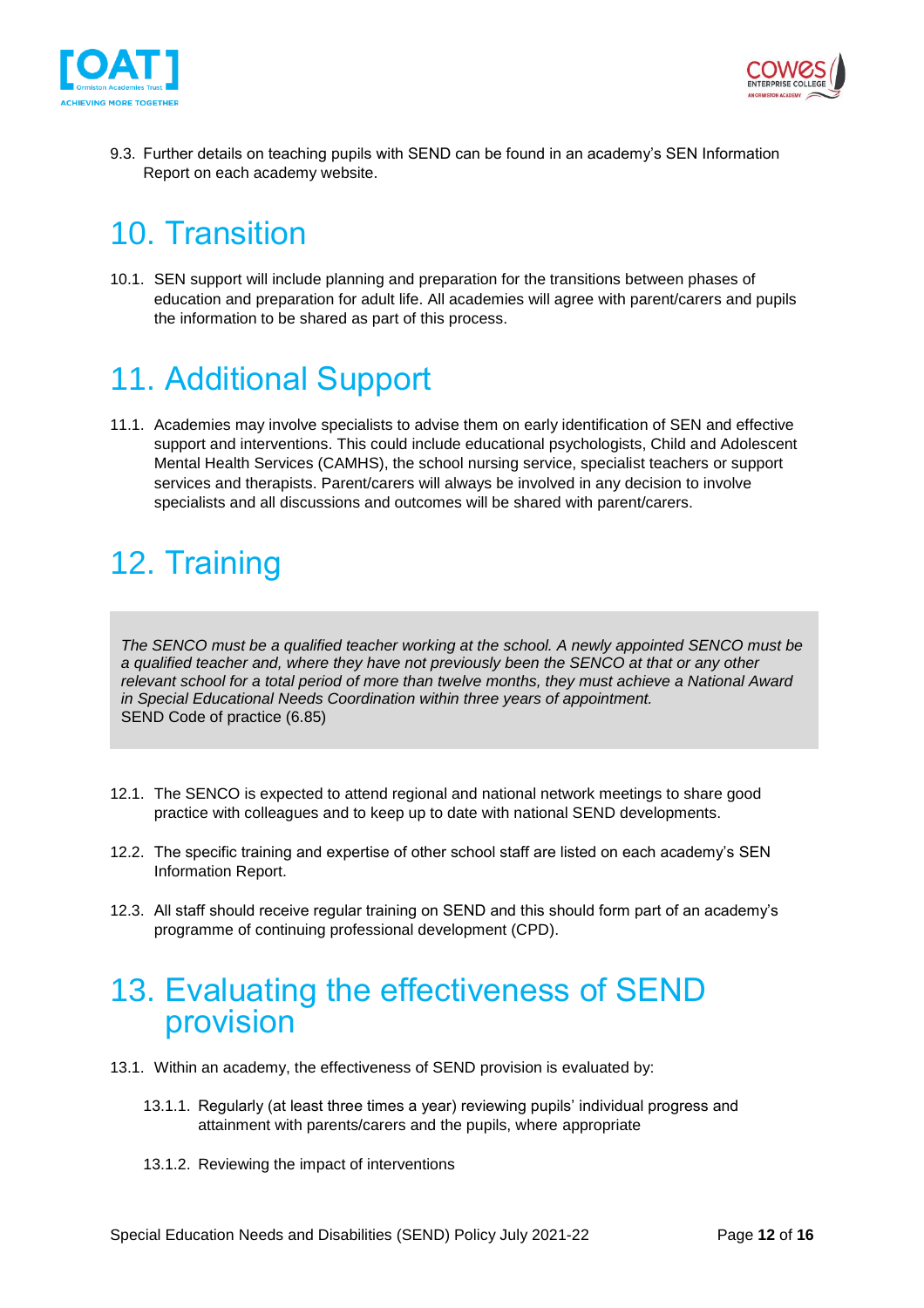



- 13.1.3. Using pupil and parent/carers questionnaires and interviews to gain feedback
- 13.1.4. Monitoring by the SENCO
- 13.2. An academy's overall SEND provision is evaluated by:
	- 13.2.1. Regular monitoring and evaluation by the SEND governor and reporting of findings to the Local Governing body
	- 13.2.2. Reporting on key performance indicators at academy Progress Boards (4-6 times/year chaired by the Regional Director or Director of Primary and SEND)
	- 13.2.3. Regular analysis of key data and performance indicators (including exclusions data) by the Director of Primary and SEND
	- 13.2.4. Academy SEND Reviews

### <span id="page-12-0"></span>14. Enabling Pupils with SEND to engage in activities

- 14.1. All academies will ensure that pupils with SEND are included in all aspects of academy life, including core and extra-curricular activities.
- 14.2. The accessibility plan for each academy is published on the Statutory Information page of its website.
- 14.3. All extra-curricular activities and trips/visits are available to all pupils, including any before-and after-school clubs. All pupils are encouraged to go on residential trips. No pupil should be excluded from taking part in such activities because of their SEN or disability.

### <span id="page-12-1"></span>15. Behaviour and reasonable adjustments

15.1. The OAT Behaviour for Learning policy states that:

We work hard to ensure that discipline is consistent across the academy so that behaviour *boundaries and sanctions are clear to all and are applied fairly, proportionately, and without discrimination, taking into account special educational needs and disabilities as well as the additional challenges that some vulnerable students may face.*

15.2. When considering the behaviour of pupils with SEND, all academies will apply the OAT Behaviour for Learning policy in a flexible manner, taking into account any reasonable adjustments which may be needed for pupils with SEND so that they are not disadvantaged by this policy. OAT does not subscribe to a 'zero tolerance' behaviour policy as it fails to take into account the need of pupils with SEND and could be deemed unlawful under the Equality Act 2010.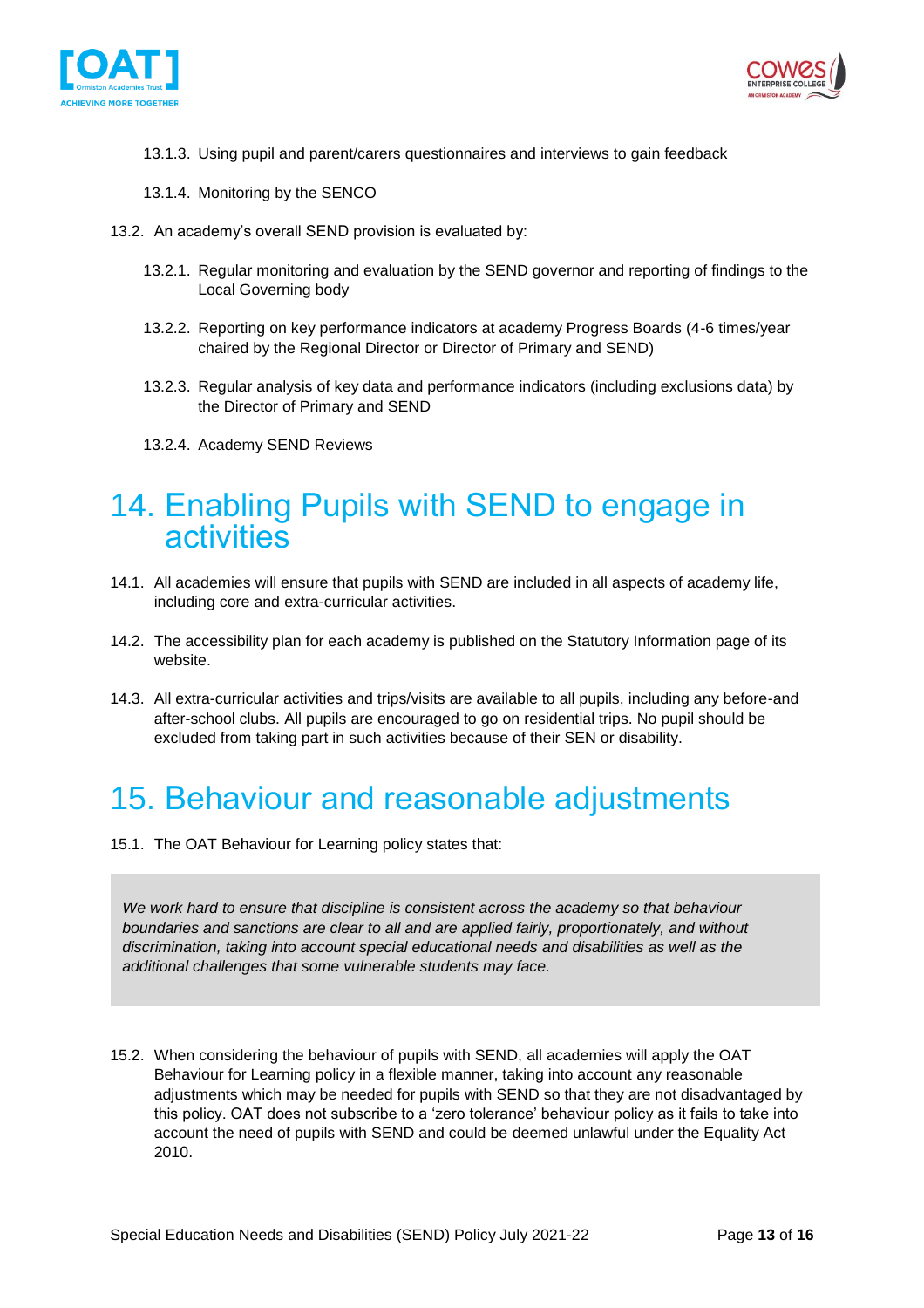



## <span id="page-13-0"></span>16. Exclusions

16.1. The OAT Exclusions Policy states that:

*A decision to exclude a pupil will only be taken:*

- **•** In response to serious breaches of the academy's Behaviour for Learning Policy; and
- **EXT** *If allowing the pupil to remain in the academy would seriously harm the learning or welfare of the pupil, other pupils or staff in the academy.*
- 16.2. Any unlawful exclusion of a pupil with a disability may amount to disability discrimination under the Equality Act 2010. An academy may have discriminated against a disabled pupil if they were aware of the pupil's disability, and the exclusion was because the pupil is disabled or because of something which happened because of their disability. Academies must have due regard to their obligations to make reasonable adjustments to accommodate a pupil's disability, which includes behaviour transgressions linked to a special educational need.
- 16.3. Exclusions on a fixed term or permanent basis should always be issued as a last resort. Pupils with an EHC plan require additional protections as they are especially vulnerable to exclusions and Principals should avoid permanently excluding these pupils wherever possible. Where a Principal feels there is a legitimate reason for a permanent exclusion of a pupil with special educational needs, they must ensure they can provide evidence of mitigating risk of exclusion by supporting a pupil with any recognised and/or unmet needs.
- 16.4. In all cases of a potential permanent exclusion of a pupil with an EHCP, the Principal must contact the Director of Primary and SEND for further advice prior to issuing the exclusion.

## <span id="page-13-1"></span>17. Complaints about SEND provision

- 17.1. Parent/carers with any issues regarding the SEND policy or the provision made for their child are urged to raise their concerns at the earliest opportunity. In the first instance, parent/carers should speak to their academy SENCO. If parent/carers feel their child's needs are still not being met they should make an appointment to see the Principal or SEND governor.
- 17.2. If concerns are still unresolved parent/carers may wish to use the local Information, Advice and Support Service for Special Educational Needs and Disability (see the Contacts and Responsibilitie on the academy website) or engage with the procedures explained in the OAT complaints policy.<https://www.cowesec.org/our-academy/policies/statutory-policies>

## <span id="page-13-2"></span>18. Monitoring arrangements

- 18.1. This policy will be reviewed annually (or sooner if required by statutory guidance) by the OAT Director of Primary and SEND and approved by the OAT Board.
- 18.2. The SEN Information Report will be updated annually by each academy SENCO.
- 18.3. The Responsibilities and Contacts forms will be updated by each academy SENCO as and when required.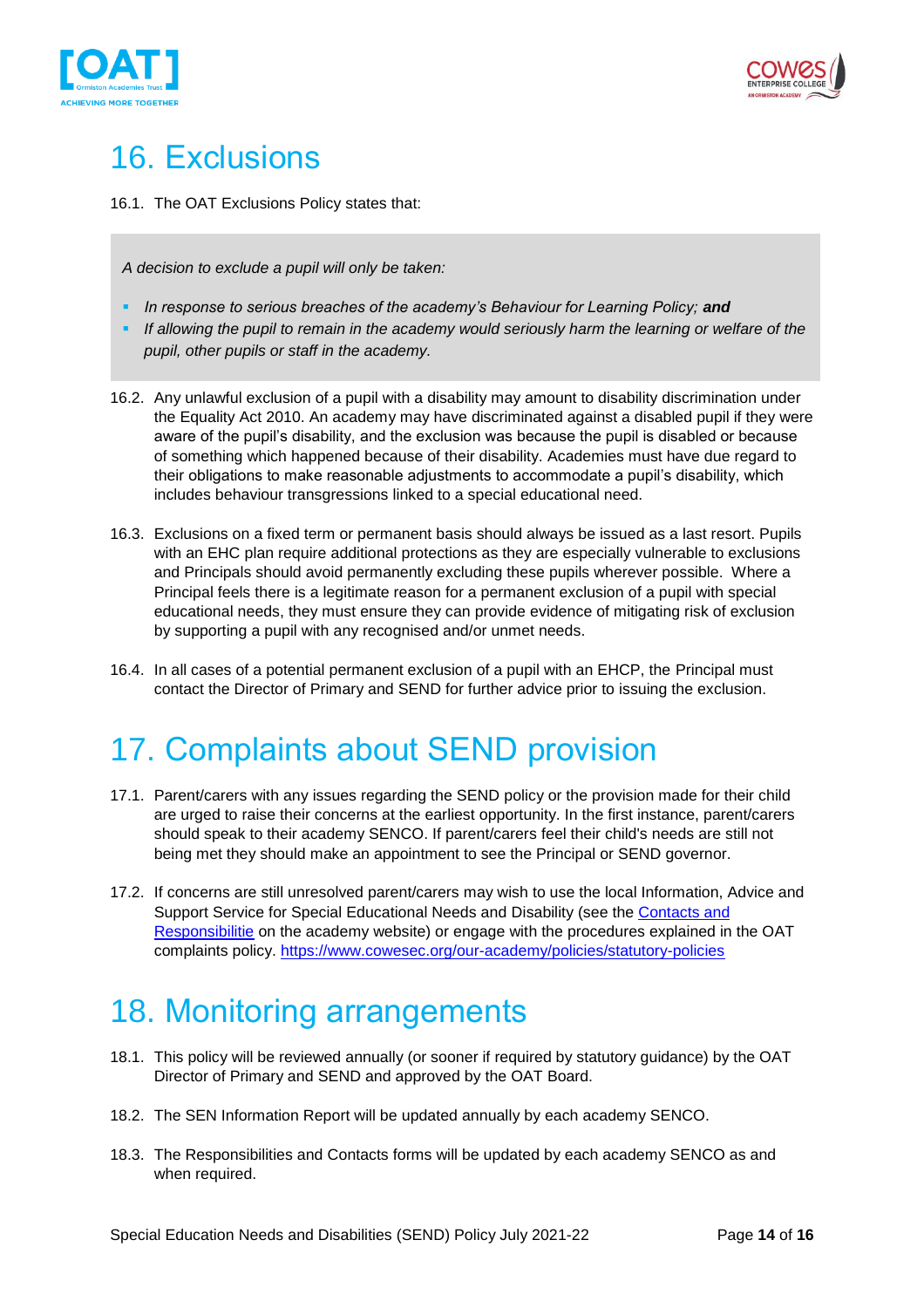



### <span id="page-14-1"></span><span id="page-14-0"></span>Appendix 1 Template contacts and responsibilities form

#### Special Educational Needs and Disability (SEND) Contacts and Responsibilities

This document should be viewed in conjunction with the <u>https://www.cowesec.org/assets/docs/SEND-</u> [Policy-March-2019-002.pdf](https://www.cowesec.org/assets/docs/SEND-Policy-March-2019-002.pdf)

Last updated: 6<sup>th</sup> September 2021

|                                                     | <b>Academy roles</b>                                                                                                                                                                                                                                       |                                                                                                                                                                                |
|-----------------------------------------------------|------------------------------------------------------------------------------------------------------------------------------------------------------------------------------------------------------------------------------------------------------------|--------------------------------------------------------------------------------------------------------------------------------------------------------------------------------|
| Role                                                | <b>Designated person</b>                                                                                                                                                                                                                                   | <b>Contact Details</b>                                                                                                                                                         |
| <b>SENCO</b>                                        | Lisa Pitman                                                                                                                                                                                                                                                | lpitman@cowesec.org                                                                                                                                                            |
| Principal                                           | <b>Rachel Kitley</b>                                                                                                                                                                                                                                       | dharrison@cowesec.org                                                                                                                                                          |
| <b>SEND Governor</b>                                | John Irvine                                                                                                                                                                                                                                                | jirvine@cowesec.org                                                                                                                                                            |
| Other senior leader with<br>responsibility for SEND | Jemma Harding                                                                                                                                                                                                                                              | jharding@cowesec.org                                                                                                                                                           |
| Pastoral support lead                               | KS3 Tom Harding<br><b>KS4 Adam Brown</b><br>KS5 David Sanchez-Brown                                                                                                                                                                                        | tharding@cowesec.org<br>abrown@cowesec.org<br>dsanchez-brown@cowesec.org                                                                                                       |
| Designated<br>safeguarding lead                     | Jemma Harding                                                                                                                                                                                                                                              | jharding@cowesec.org                                                                                                                                                           |
| Designated teacher for<br>looked after children     | Jemma Harding                                                                                                                                                                                                                                              | jharding@cowesec.org                                                                                                                                                           |
|                                                     | <b>External agencies</b>                                                                                                                                                                                                                                   |                                                                                                                                                                                |
| <b>Role</b>                                         | <b>Information</b>                                                                                                                                                                                                                                         | <b>Contact Details</b>                                                                                                                                                         |
| Educational<br>Psychologist                         | The Hampshire Educational<br>Psychology (HIEP) have a<br>dedicated contact line available<br>to parents, school staff and<br>other professionals to gain<br>advice and guidance.                                                                           | Weekdays 09:30-12:30 13:00-16:00<br>02392 441497                                                                                                                               |
| <b>Local SEND Information</b><br>& Support Services | SENDIASS Isle of Wight offers<br>free, impartial, confidential<br>information, advice and support<br>to parents and carers of young<br>people aged 0-25 with special<br>educational needs or disabilities<br>(SEND) as well as young people<br>themselves. | <b>SEND IASS</b><br>11 Orchard Street<br>Newport<br>Isle of Wight<br>PO30 1JZ<br>Tel: 01983 825548<br>Fax: 01983 825548<br>Email: sendiass@iow.gov.uk<br>Facebook: iowsendiass |
| <b>Local Authority SEN</b><br>Team                  | <b>IOW Local Authority SEN Team</b>                                                                                                                                                                                                                        | Thompson House<br>Sandy Lane<br>Newport<br>Isle of Wight<br>PO30 3NA<br>Phone:                                                                                                 |